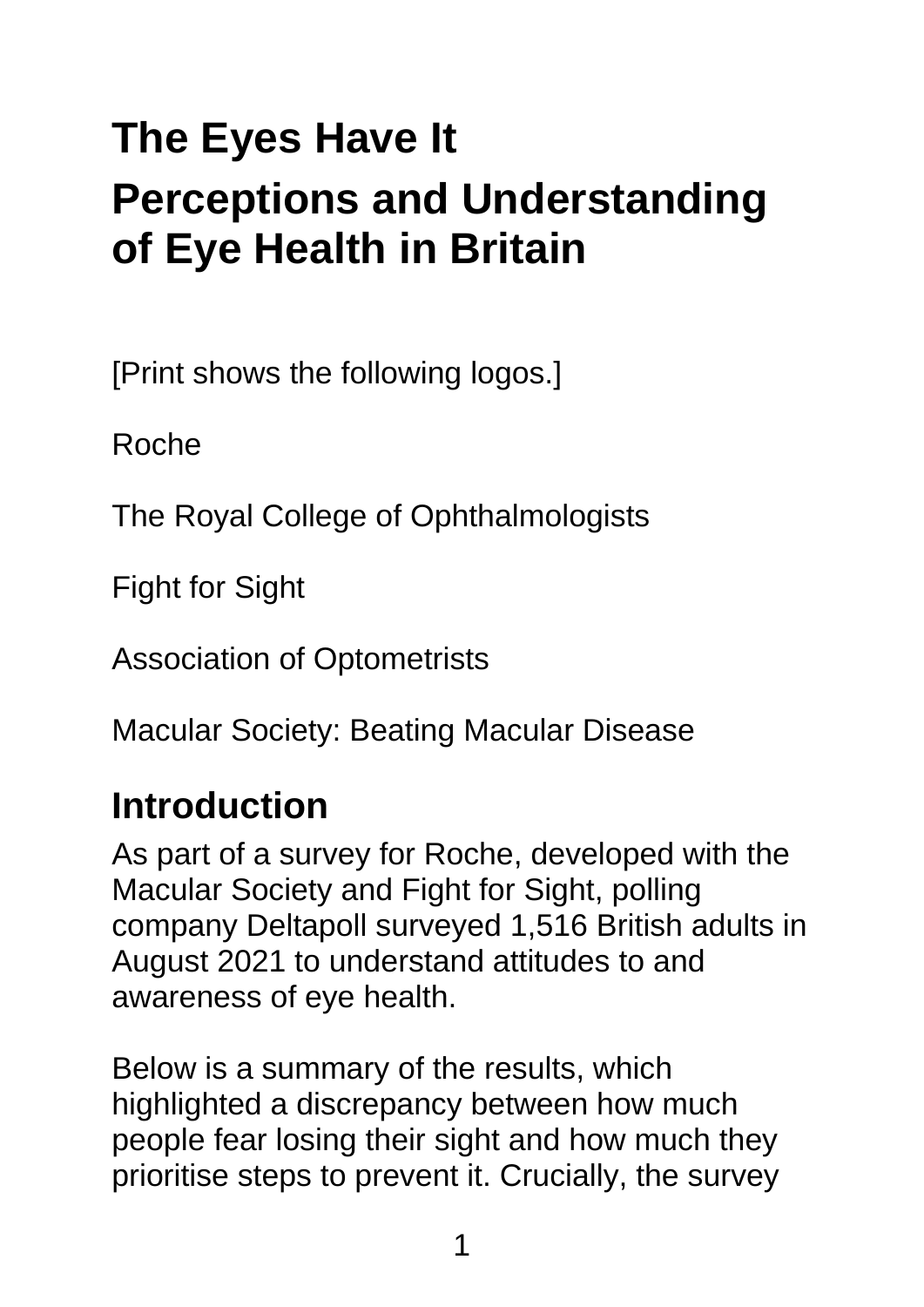also showed a mismatch between how long people would expect to wait for NHS treatment for sight loss and the reality of waiting lists today, which have been exacerbated through the COVID-19 pandemic.

The survey data have been weighted to be representative of the British adult population as a whole. In the survey, sight loss was defined as 'a decreased ability to see to a degree that causes problems not fixable by usual means, such as glasses.'

# **NHS treatment for sight loss**

43% said they would expect to wait a matter of weeks or less for treatment.<sup>1</sup>

216,760 patients waited for more than 18 weeks (in Dec 2021) to access NHS ophthalmology services<sup>2</sup>

# **Understanding of Sight Loss**

Around 2.5 million people are living with sight  $loss<sup>3</sup>$ 

But nearly half of people (48%) guessed this figure to be less than one million.<sup>1</sup>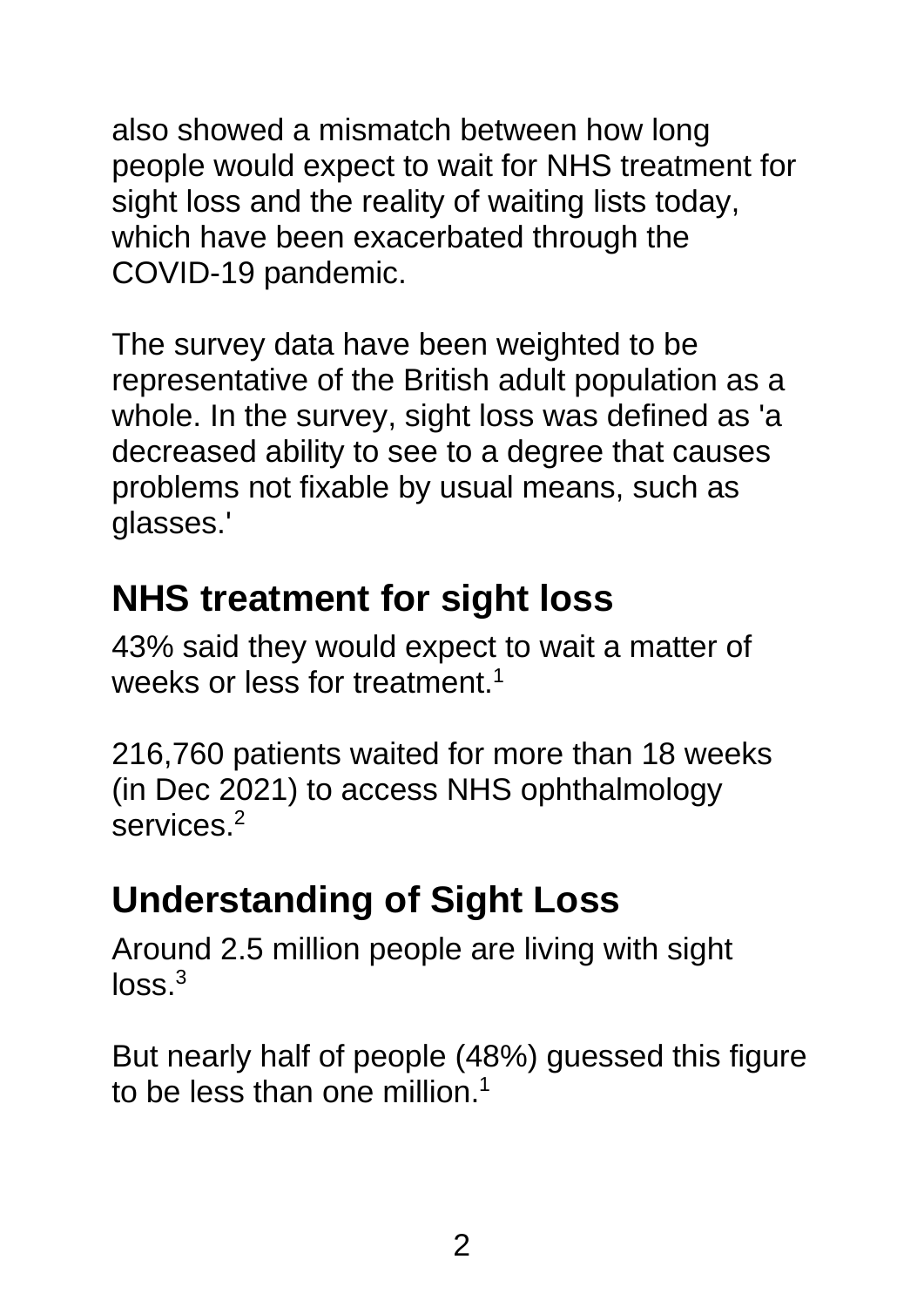Fewer than half (42%) thought it was likely that they personally would suffer some form of sight loss over the next ten years.<sup>1</sup>

This was true even among the 65+ age group (47%) despite the risk of sight loss increasing with age.

Around 79% of people living with sight loss in Britain are over the age of 64.4

Only one in five (20%) often talk to their older relatives about sight loss.

Whilst nearly two thirds (65%) of adults don't often think about their own eye health.<sup>1</sup>

When asked about how they would feel if they experienced sight loss, people most commonly said they would feel frightened, anxious, scared or depressed.

Loss of vision can severely impact quality of life and emotional wellbeing.

These figures indicate a lack of awareness around sight loss amongst the general public, yet this is at odds with how people prioritise sight.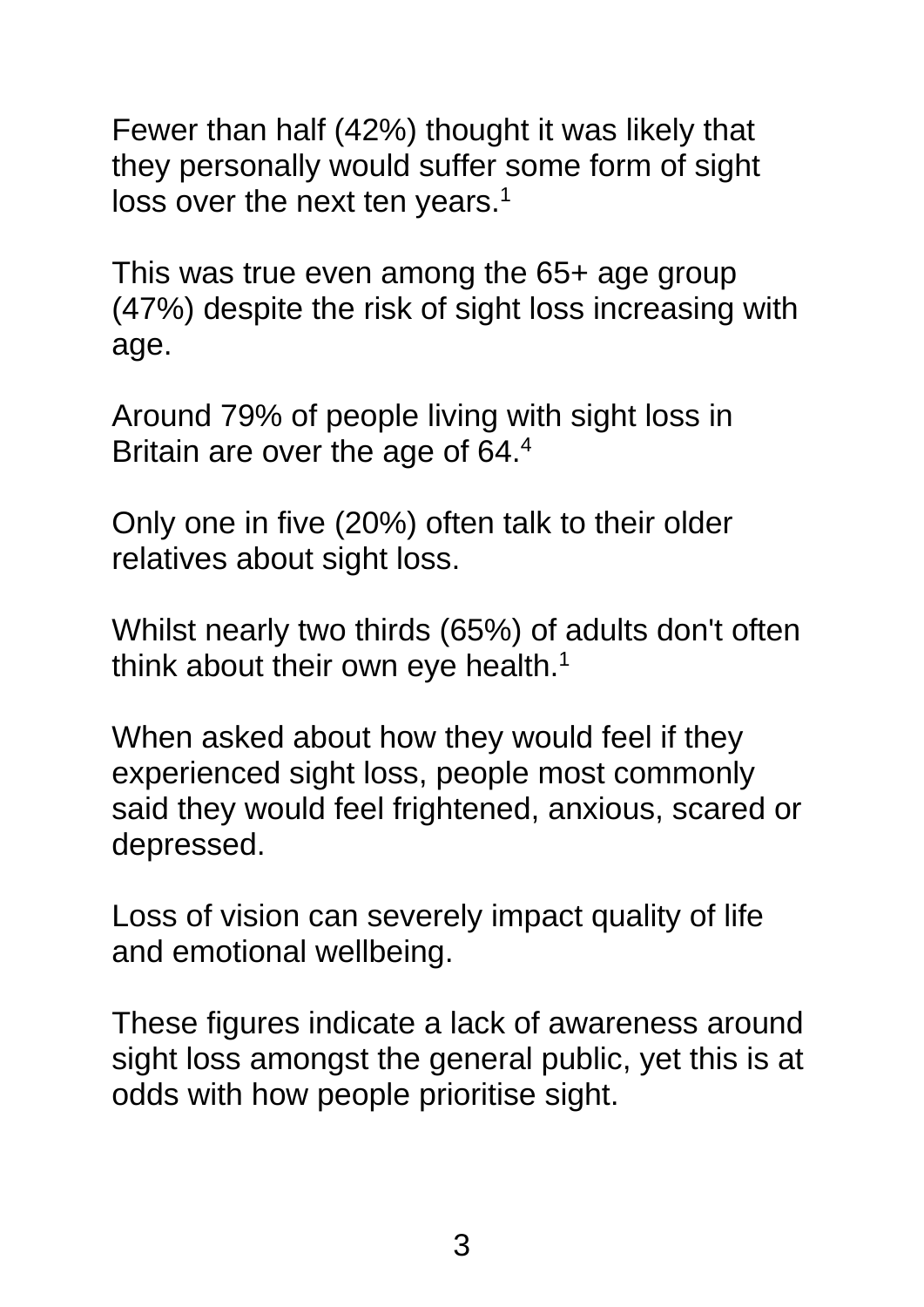The vast majority of respondents prioritised sight over all other senses.

Respondents said sight would be a worse sense to lose when compared to touch, taste, hearing or smell.<sup>1</sup>

Hearing: 79%

Touch: 87%

Taste: 81%

Smell: 83%

#### **Prevention**

Two in five (40%) think it is often NOT possible to prevent eyesight problems in older people … <sup>1</sup>

… this is despite regular eye check-ups, stopping smoking and having a healthy diet and weight all being shown to help prevent sight loss.<sup>5</sup>

Four out of five (81%) selected regular eye tests1 when presented with options on how to prevent sight loss.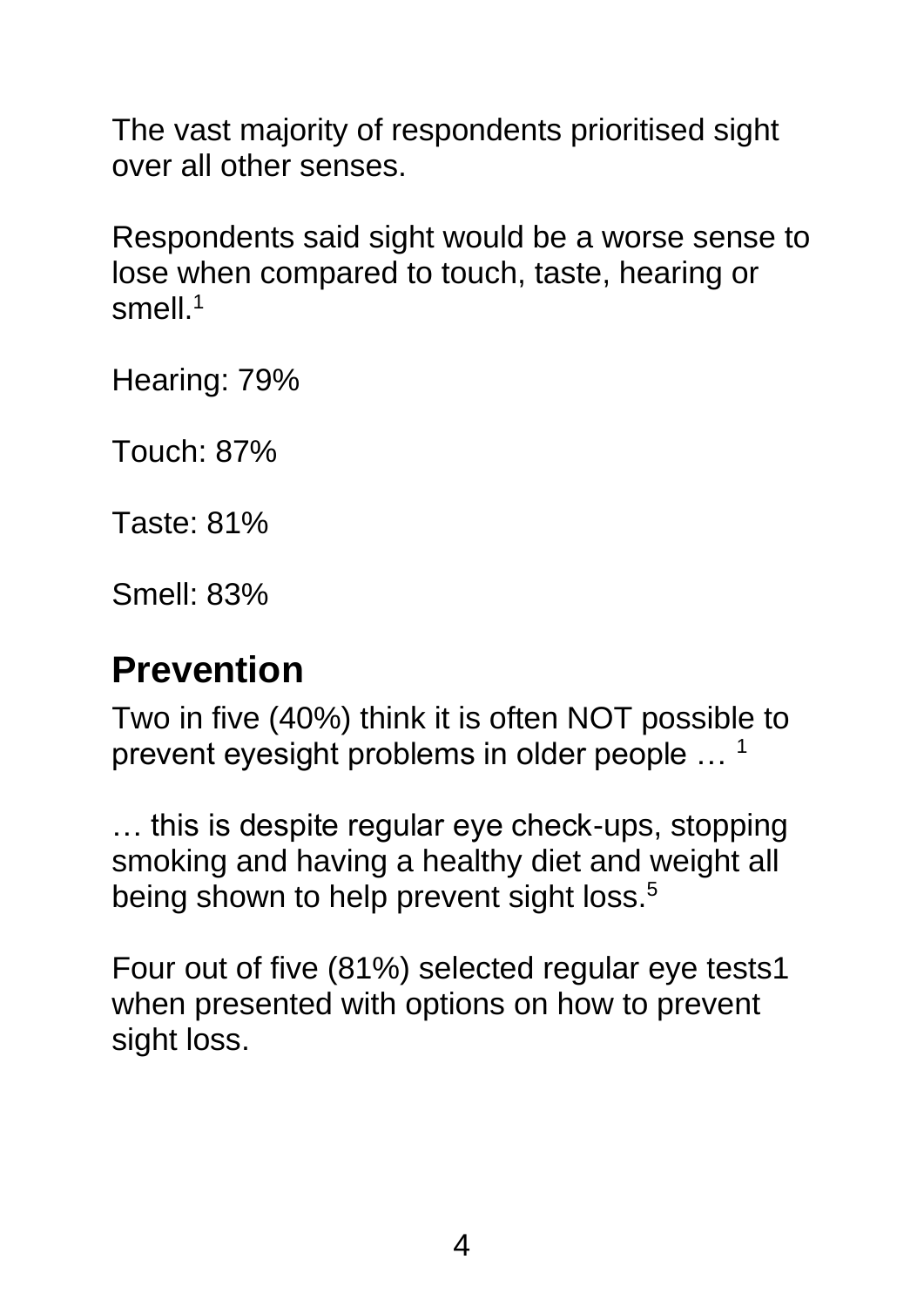Despite this, only a quarter (25%) ranked having regular check-ups with an optician more important than checks with doctors and dentists.<sup>1</sup>

Only 28% said they plan to visit their opticians more frequently post-pandemic.

This is despite reports of deteriorating eyesight in Britain due to increasing screen time during pandemic.<sup>6</sup>

# **Conclusion**

The incidence of sight loss is rising.

It is predicted the number of people with sight loss will rise to over 4 million by 2050.<sup>7</sup>

Providers of NHS eye care services are struggling to keep pace with the rising demand and we know that delayed treatment leads to poorer visual outcomes.15 – 22 patients a month will suffer severe deterioration of vision (including permanent sight loss) resulting from delays to follow up care.<sup>8</sup>

\* \* \*

Sight loss is not inevitable. But we need to act fast.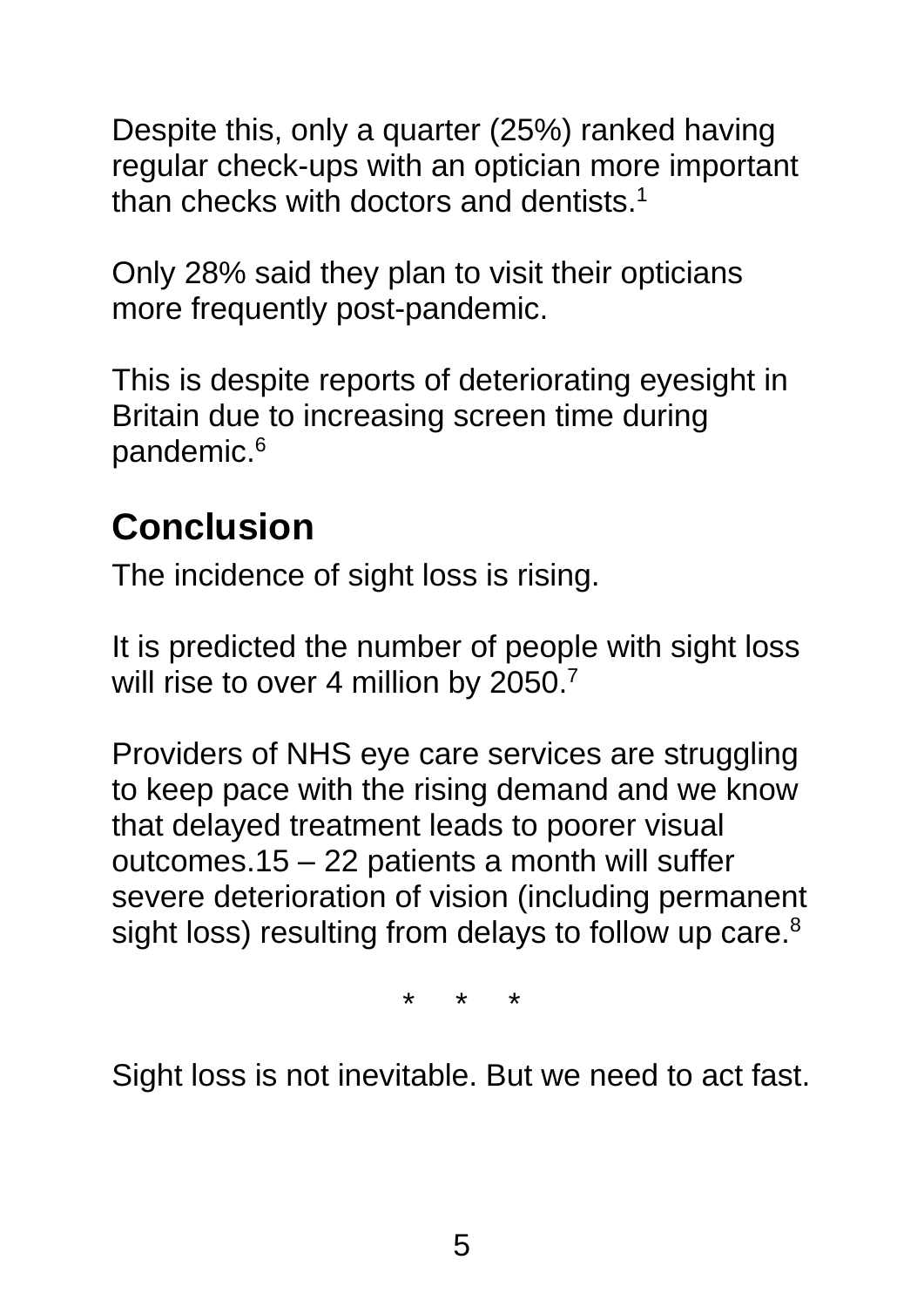For advice and information, visit: [www.macularsociety.org,](http://www.macularsociety.org/) [www.fightforsight.org.uk](http://www.fightforsight.org.uk/) or call the Macular Society's helpline on 0300 3030 111

## **The Eyes Have It**

**The Eyes Have It** is a partnership to promote and champion eye health. These policy proposals are jointly supported by these organisations:

**Roche** is a pioneer in pharmaceuticals and diagnostics, focused on advancing science to improve people's lives. Roche believes that more can and should be done to improve and protect vision.

**The Macular Society** is the charity dedicated to beating the fear and isolation of macular disease, by funding world-class research, and providing the best advice and support to those affected by macular conditions.

**Fight for Sight** is the leading UK charity dedicated to stopping sight loss through pioneering research. We want to create a future everyone can see.

**The Association of Optometrists** is the leading representative membership organisation for optometrists in the United Kingdom. It supports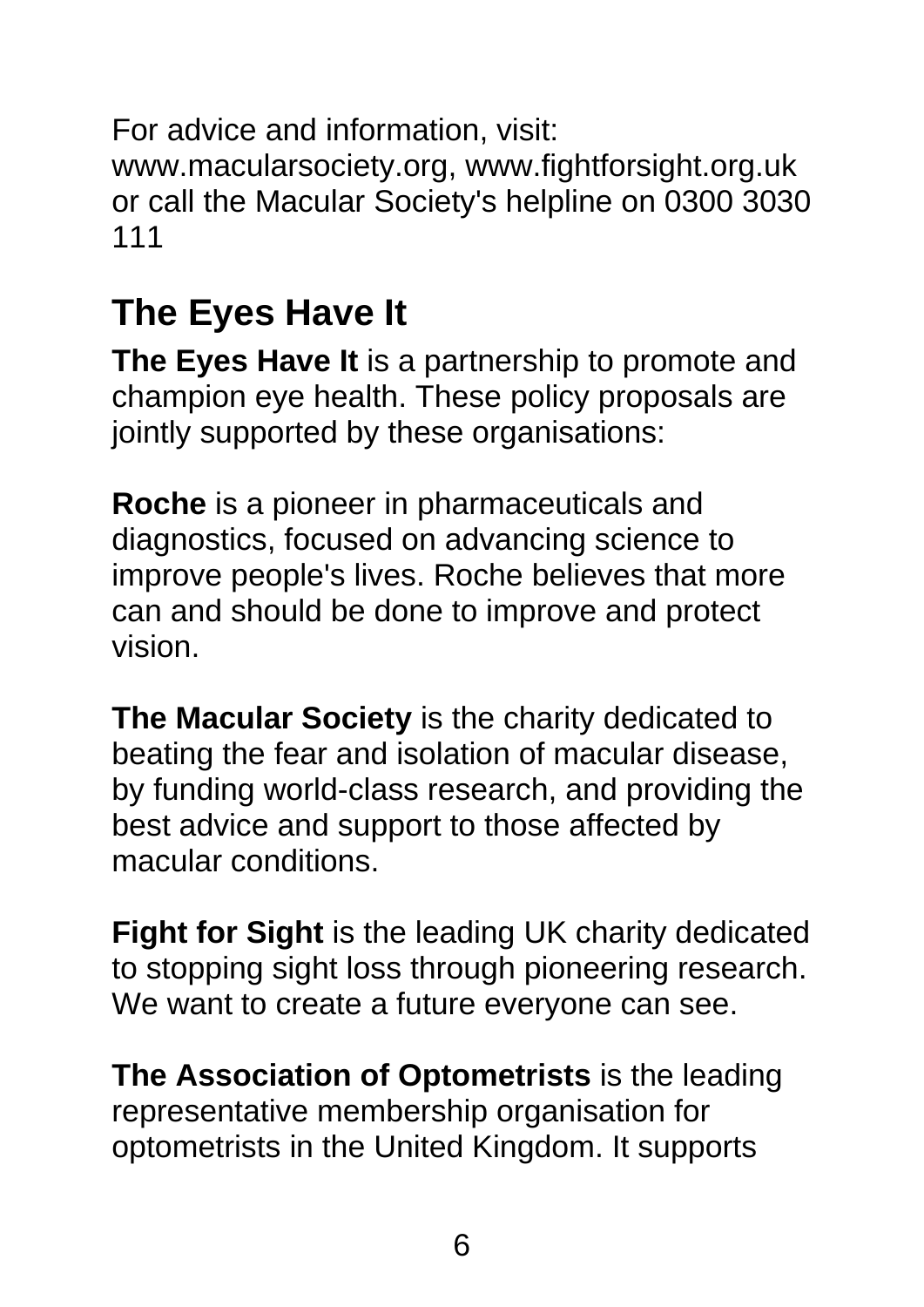over 82% of practising optometrists to fulfil their professional roles to protect the nation's eye health.

#### **The Royal College of Ophthalmologists,**

founded in 1988, is an independent professional body and one of the Medical Royal Colleges.

#### **References**

1. Deltapoll interviewed 1,516 British adults online between 24th and 27th August 2021. The data have been weighted to be representative of the British adult population as a whole.

2. NHS England, Referral to Treatment Waiting Times, May 2021, https://www.england.nhs. uk/statistics/statistical-work-areas/rtt-waiting-times/ rtt-data-2021-22/#May21

3. Fight for Sight, Time To Focus Report, 2019, [www.fightforsight.org.uk/our-research/timetofocus/](http://www.fightforsight.org.uk/our-research/timetofocus/)

4. Fight For Sight, Facts About Sight Loss, [https://www.fightforsight.org.uk/about-the-eye/](https://www.fightforsight.org.uk/about-the-eye/%0bfacts-about-sight-loss/) [facts-about-sight-loss/](https://www.fightforsight.org.uk/about-the-eye/%0bfacts-about-sight-loss/)

5. RNIB, Preventing Avoidable Sightloss, 2012, [https://www.rnib.org.uk/sites/default/files/](https://www.rnib.org.uk/sites/default/files/%0bPreventing_avoidable_sight_loss_August_2012.%0bpdf)